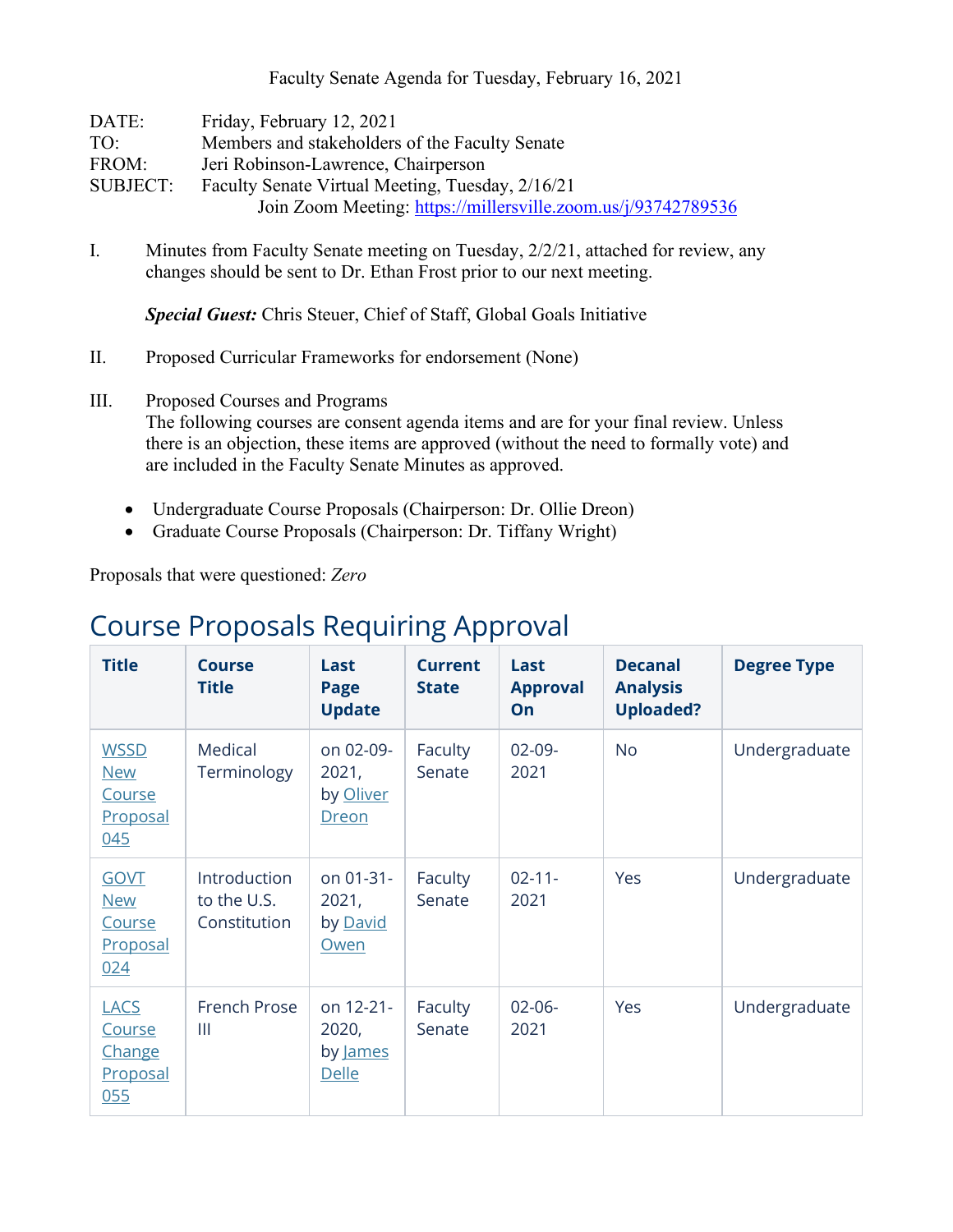| <b>Curriculum Proposals Requiring Approval</b> |  |  |
|------------------------------------------------|--|--|
|                                                |  |  |

| <b>Title</b>                                                        | <b>Program</b><br><b>Name</b>                 | Last<br>Page<br><b>Update</b>            | <b>Curren</b><br>t State | Last<br><b>Approva</b><br>I On | <b>Decanal</b><br><b>Analysis</b><br><b>Uploaded</b><br>? | <b>Degree Type</b> |
|---------------------------------------------------------------------|-----------------------------------------------|------------------------------------------|--------------------------|--------------------------------|-----------------------------------------------------------|--------------------|
| <b>MGMT</b><br><b>MKTG New</b><br>Curriculu<br>m<br>Proposal<br>045 | Bachelor of<br>Science in<br>Managemen<br>t   | on 11-<br>12-2020,<br>by Jame<br>s Delle | Faculty<br>Senate        | $02-09-$<br>2021               | Yes                                                       | Undergraduat<br>e  |
| <b>MGMT</b><br><b>MKTG New</b><br>Curriculu<br>m<br>Proposal<br>044 | <b>Bachelor of</b><br>Science in<br>Marketing | on 11-<br>12-2020,<br>by Jame<br>s Delle | Faculty<br>Senate        | $02-09-$<br>2021               | Yes                                                       | Undergraduat<br>e  |
| <b>ACCT FIN</b><br><b>New</b><br>Curriculu<br>m<br>Proposal<br>023  | <b>BS</b> in<br>Accounting                    | on 11-<br>12-2020,<br>by Jame<br>s Delle | Faculty<br>Senate        | $02-09-$<br>2021               | Yes                                                       | Undergraduat<br>e  |
| <b>ACCT FIN</b><br><b>New</b><br>Curriculu<br>m<br>Proposal<br>025  | <b>BS</b> in<br>Finance                       | on 11-<br>12-2020,<br>by Jame<br>s Delle | Faculty<br>Senate        | $02-09-$<br>2021               | Yes                                                       | Undergraduat<br>e  |

IV. Report of the Faculty Senate Chairperson:

- Faculty Senate Meeting Dates Spring 2021 ( $1<sup>st</sup>$  and  $3<sup>rd</sup>$  Tuesday)
	- $\circ$  February 2 and 16
	- o March 2 and 16
	- o April 6 and 20
	- $\circ$  May 4
	- o June tba
- Policy Change recommended protocol recommendation
	- o Incomplete and Interdisciplinary Policy recommendations going to APC
- V. APSCUF Updates<br>VI. Report of the Stude
- Report of the Student Government Association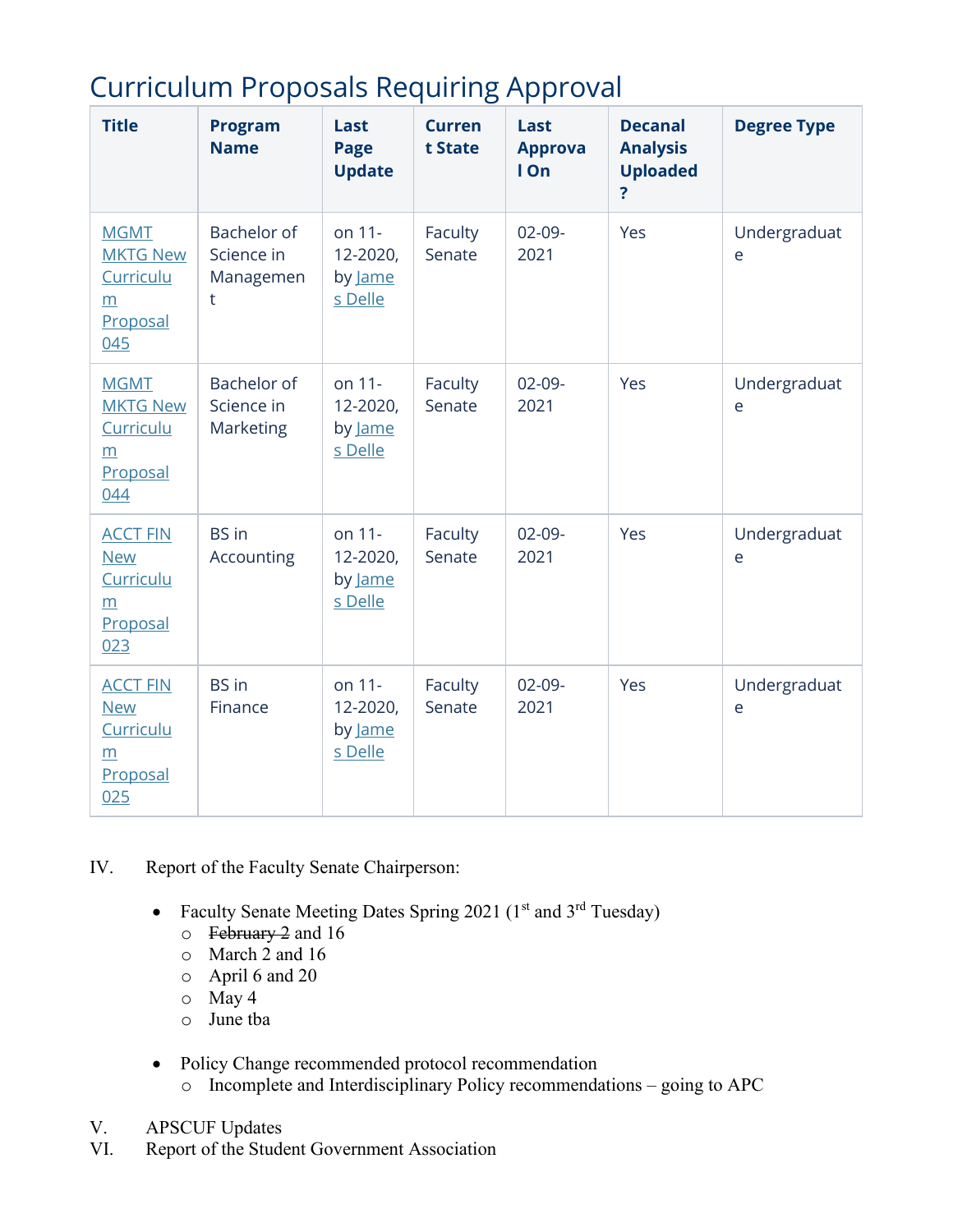- VII. Report of the Graduate Student Association
- VIII. Report of the Administrative Officer
- IX. Announcement of new courses, programs or changes to existing courses/program
- X. Reports of the Faculty Senate Standing Committees
	- Please note that committee chairs wishing to report or share documents and be added to the agenda at a meeting should email me the Senate Chairperson (*jrobinson@millersville.edu*) the week prior to a meeting.
		- Academic Outcomes and Assessment (AOAC) Chairperson: Robyn Davis
		- Academic Policies (APC) Chairperson: Ankur Nandedkar see documents sent with email
		- Academic Standards Chairperson: Ryan Wagner
		- Area Curriculum Committees (ACC)
			- 1) Arts & Humanities: Becky McDonah
			- 2) Education & Human Services: Lauren Kaiser
			- 3) Social Sciences: David Owen
			- 4) Science & Technology: Betty-Jo Legutko
		- Commencement Speaker:
		- Cooperative Education Chairperson: Lexi Hutto (\*updated AY 19/20)
		- Educator of the Year Committee (EDOY): Ex-Officio chair, Shaun Cook
		- Faculty Senate Bylaws Chairperson: Aimee Miller (\*)
		- Financial Aid: Dwight Horsey
		- General Education Review Committee (GERC) Chairperson: Carrie Smith
		- Graduate Course & Program Review Committee (GCPRC) Chairperson: Tiffany Wright
		- Honorary Degree: Alice McMurray
		- Joint Senate Conference Committee Chairperson: Shaun Cook
		- Judicial Board:
		- Multidisciplinary Programs Curriculum Committee Chairperson: Duane Hagelgans
		- Noonan Fund: Rene Munoz
		- Undergraduate Course & Program Review Committee (UCPRC) Chairperson: Ollie Dreon
		- University Honors College Committee Chairperson: Shaun Cook

Faculty Senate Website:<https://www.millersville.edu/fsenate/index.php>

Faculty Senate Committees:<https://www.millersville.edu/fsenate/committee-rosters.php>

- XI. Reports of the Faculty Senate, Convened Committees, Area or Special Committees
	- Student Civic Engagement Committee Chairperson
	- Arts and Humanities Area Curricular Committee
	- Education and Human Services Area Curricular Committee
	- Science and Technology Area Curricular Committees
	- Social Science Area Curricular Committee

(\*) the committees above may not yet have convened or elected a chairperson and updates will be shared and posted as information becomes available.

- XI. Faculty Emeriti Resolutions:
	- Dr. Frederick Foster-Clark, Psychology
- XII. Faculty Senate Elections (elections complete, committee rosters online)